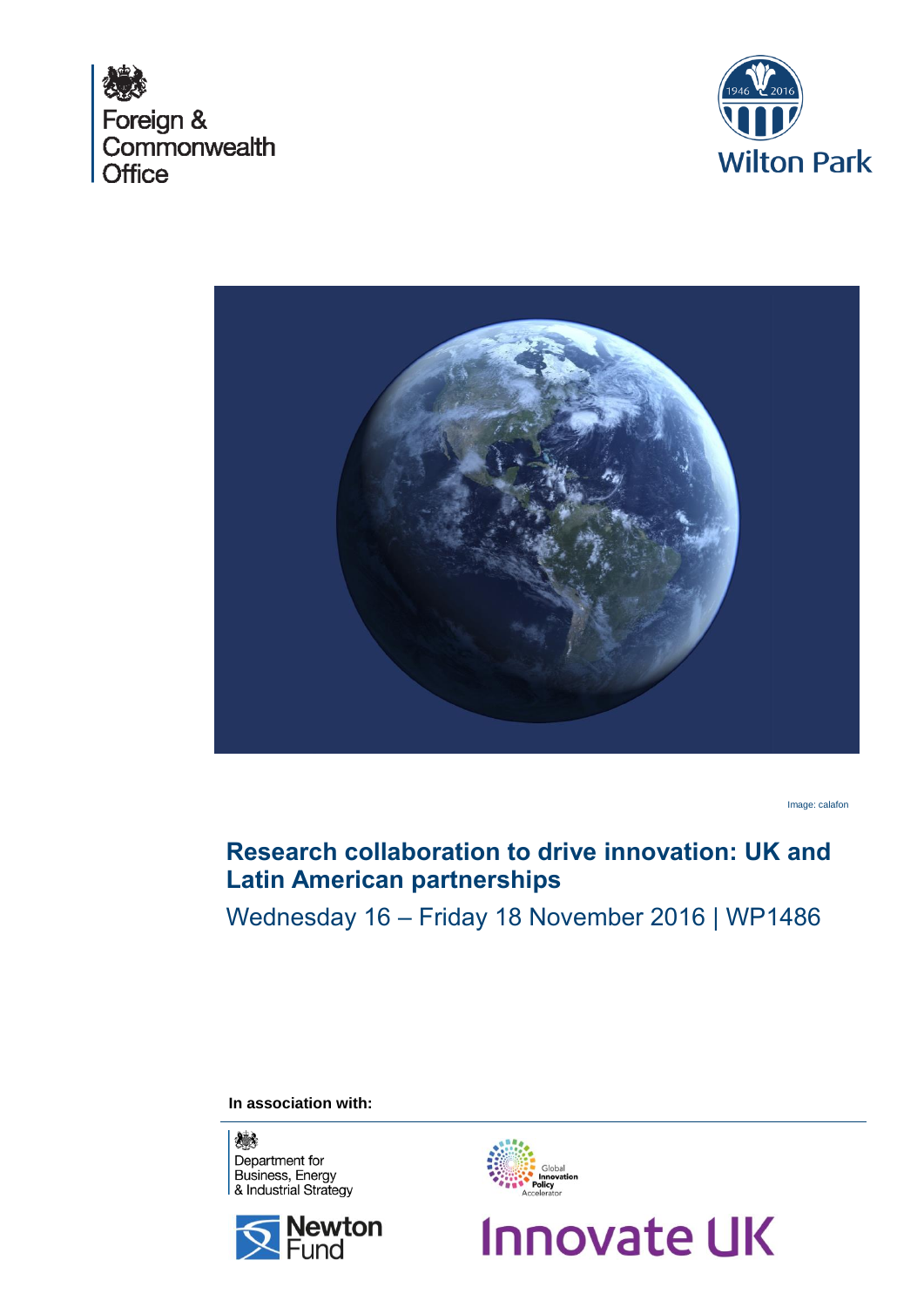

# **Research collaboration to drive innovation: UK and Latin American partnerships**

# Wednesday 16 – Friday 18 November 2016 | WP1486

In the past decade, Latin America has managed to lift more than 70 million people out of poverty, whilst expanding the middle class by more than 50%. However, a continuing decline in economic growth is challenging the Latin American region, with a 'new normal' of stagnant growth rates and narrowing room for manoeuvring out of the situation. A priority for governments is to tackle long-standing structural problems to raise investment and productivity and thus maximise potential growth. Improvements in business environments, infrastructure and education will help to foster more diversified, resilient and prosperous economies in the region. The role of innovation in achieving this is crucial.

Innovation is increasingly recognised as an engine of economic growth. This meeting addressed the potential of research collaboration to drive innovation in Latin America, drawing on case studies of advanced and emerging market economies to highlight opportunities offered by investment in R&D, innovative business strategies and international partnerships.

Participants discussed questions such as which policies best facilitate innovation and how research collaboration both across the region and internationally can propel economic and technological advances in Latin America.

This event provided a forum to:

- Build better mutual understanding of synergies and common areas of interest and priority areas
- Provide opportunities for collaboration
- Identify new initiatives to drive innovation
- Enhance scientific collaboration across the region
- Facilitate new partnerships and deepen existing collaboration ventures

## **Overview and context**

Representatives from Chile, Colombia, Peru, Mexico, Brazil, Panama and Uruguay joined the UK Foreign & Commonwealth Office, the Department for Business, Energy and Industrial Strategy, Innovate UK and Nesta at a Wilton Park conference intended to advance understanding of the potential of research collaboration with the UK to support innovation policy development across Latin America.

The Wilton Park meeting brought together policymakers and researchers in order to visualise the potential of research collaboration, facilitate new partnerships, deepen existing collaboration ventures and build better mutual understanding of synergies and common areas of interest and priority areas. Overarching questions addressed in the course of the event included:

- Which policies best facilitate innovation in state and non-state activities?
- How can research collaboration, both across the region and internationally, boost economic and technological advance in Latin America?

A broad concept arising from the discussions was the idea of innovation as a form of diplomacy or "science without borders" between countries. Viewing innovation as a tool for mutual understanding may unlock some of the policy questions that delivering innovation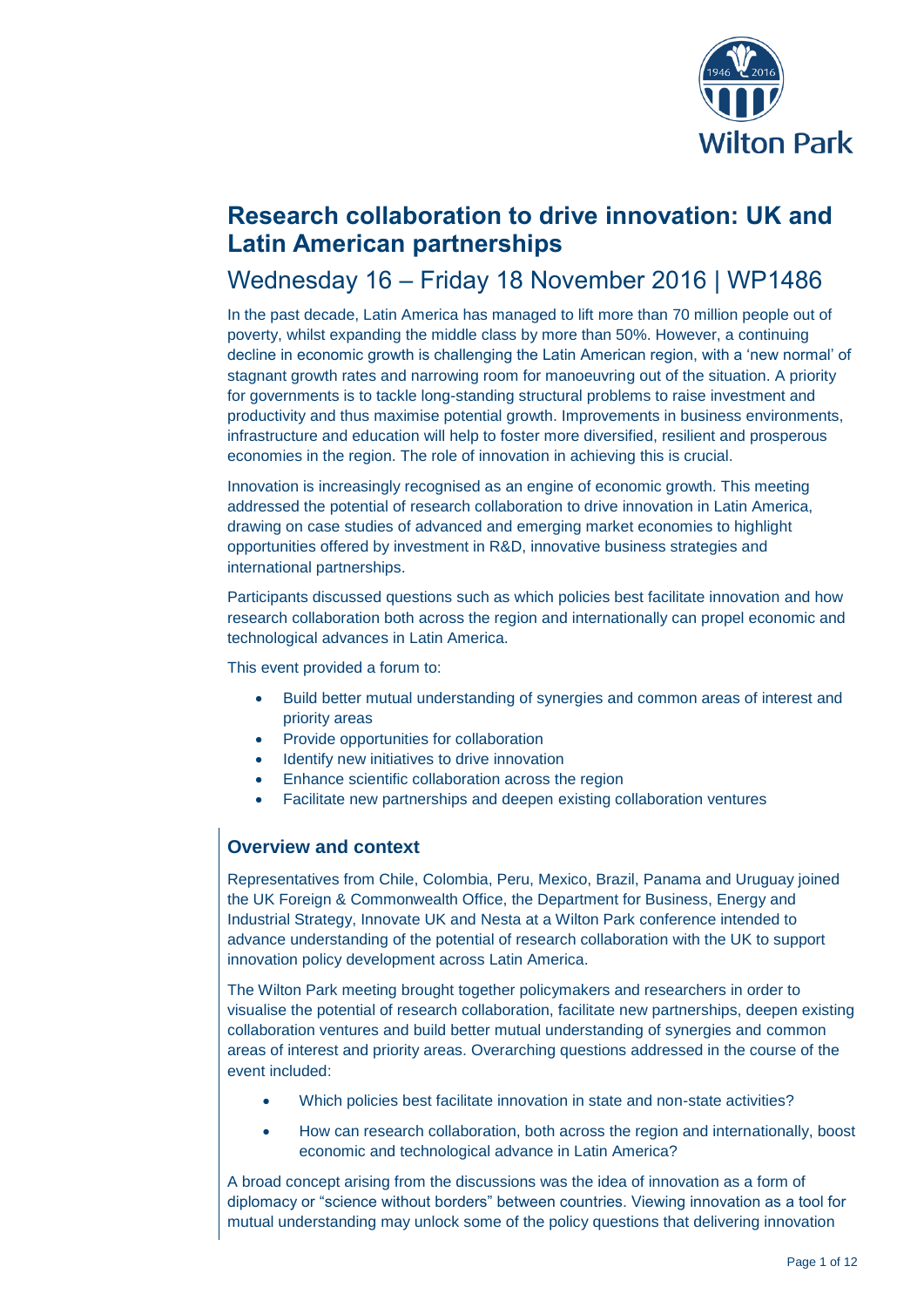#### surfaces.

It may be beneficial to focus innovation efforts on addressing some of the largest global challenges faced in common by the countries involved, in particular:

- Ageing populations
- Climate change / environmental degradation
- Economic inequalities
- Frugal innovation
- **Health**
- Human rights
- **Infrastructure**
- Jobs & skills
- **Migration**
- Nutrition
- **Poverty**
- Resource inefficiency
- **Urbanisation**

Strong political buy-in from governments and leaders is needed to ensure adequate investment in innovation infrastructure and deeper collaboration between regional and international innovation policy partners.

### **Conceptualising innovation**

There is a need to redefine our understanding of innovation in order to clarify the objectives of collaboration between countries. The global focus on meeting the new Sustainable Development Goals re-frames the challenge for innovation centres and highlights the remaining, more intransigent elements of sustainable socioeconomic development under the previous Millennium Development Goals. Megatrends such as protracted migration, inequality, persistent poverty and climate change are directly challenging what were previously considered to be solutions – forcing us to think differently about innovation and its role in delivering economic growth, equality, sustainable development and better livelihoods.

Should innovation now be purely social? How can we measure the value of innovation as opposed to more linear measurements of R&D (input/output) whilst also taking into account the cost/benefit of "creative destruction / destructive creation" and predicting future socioeconomic trends in health or sustainable development? A world in transition also means that innovation has to be done for the future, rather than for the present.

Social innovation can also be understood in terms of pure economic growth; however we have learnt that simple growth always has negative implications – be they environmental, or medical – it can be difficult to control the trajectory of socio-technical systems. It may be best to view social innovation as a flexible set of tools with which to "tweak" solutions to global challenges in a responsible, sustainable manner and takes place across all types of organisation from sheds in back gardens to SMEs and research institutions.

### **Objectives and scope of collaboration**

Some consider that actors belonging to companies, government, investors and researchers differ among them in terms of profiles and goals. This situation makes difficult to collaborate, but also provide different perspectives for solving problems.

The short distance between some of the countries is a positive factor for promoting collaboration, as it is the case between Brazil and Argentina. However, in other cases this collaboration has not been possible: In the case of the research of the Zika virus, the collaboration began with European and African countries rather than with the Latin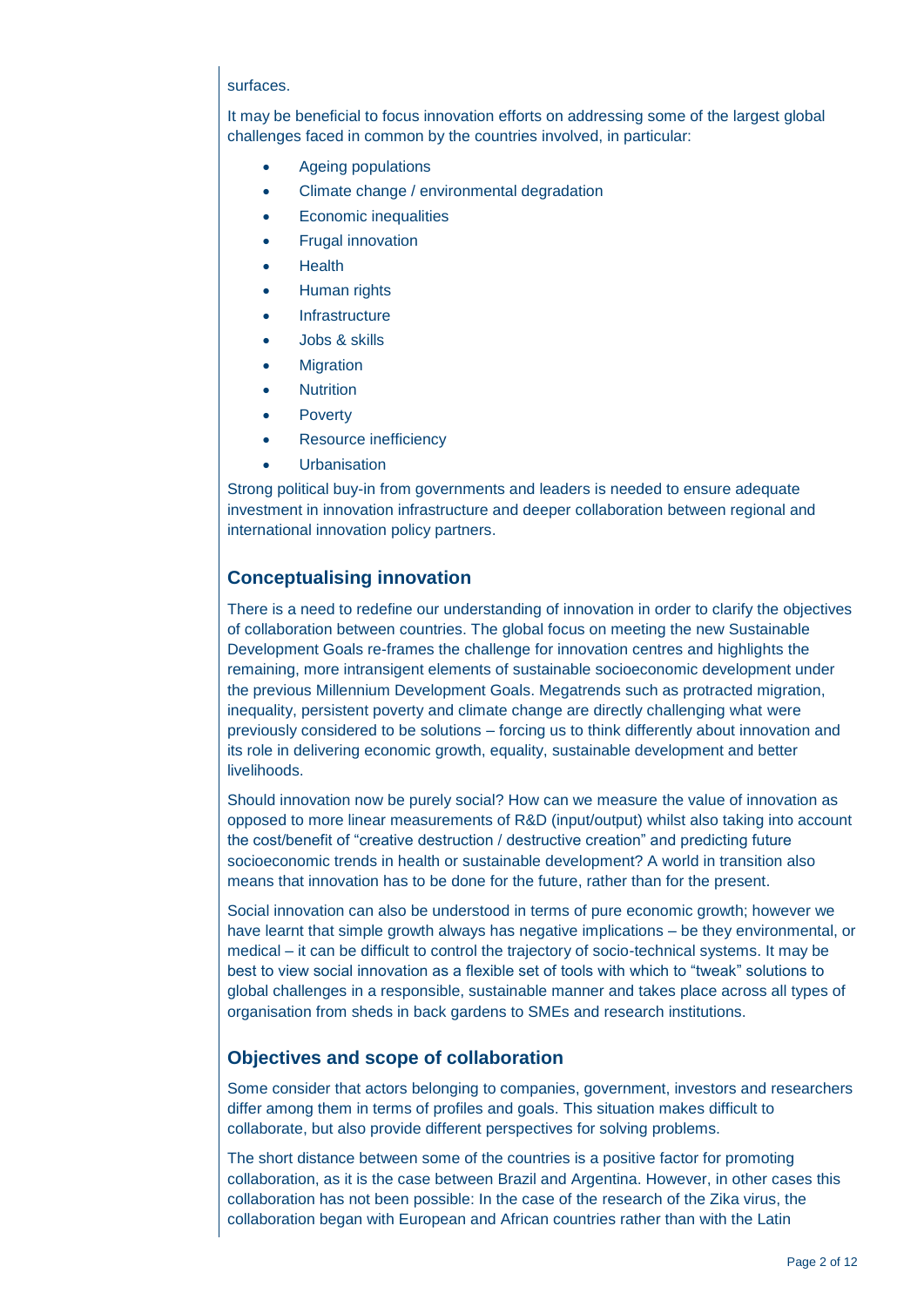#### American ones.

The opportunity of collaboration between neighbouring countries in LAC bring a set of interesting questions:

- Is it possible to promote and build collaboration for innovation between LAC?
- What would be the scope of collaboration for innovation?
- What actors are involved in innovation?
- What would be the aim of innovation promoted by LAC?

Several participants consider that the answer to the first question is yes. Collaboration within Latin American countries is feasible and desirable. The challenges faced by LAC are a starting point to foster collaboration, which would be aimed to promote innovation –based welfare.

One of the key questions to promote collaboration is who is involved in the innovation process. Some related questions such as who innovates or who leads innovation, however, could be misleading because they give the idea that innovation depends `only` of some specific actors, when innovation happens in a whole and changing system, where a diversity or actors are involved and a set of institutions, formal and informal, have roles to play. For this reason, a more comprehensive question – looking at potential collaborations – is which actors (companies, universities, governmental agencies, and civil society organisations) are involved in the process and which are not.

In LAC, in some sectors, production is spread among producers with different capabilities. The challenge is how to promote inclusion and think of innovation policy not only for growth, but also for inclusivity. In this field emerged concepts such as inclusive growth, democratic growth and social innovation.

Some questions for policy makers arise: how producers are involved in the market and in innovation processes? How knowledge and innovation diffusion reach small producers? What are the roles of intermediaries?

Collaboration in LAC has been successful throughout a set of mechanisms such as creation of societies, scientific collaboration, creation of demand for knowledge and innovation, etc.

Collaborations and networks have costs, risks and benefits. Benefits come from shared resources, and involve the disclosure of certain capabilities and the value to share. Partners have to engage in sharing costs and risks of collaboration.

Collaboration in the context of the Pacific Alliance involve, at first stage, agreements between public funding agencies to define common and complementary agendas for promoting collaboration between firms and research units, within and across countries. Moreover, those agendas should include actions for strengthening collaboration initiatives outside LAC.

There are interesting opportunities for LAC in the global economy, for example big markets to be exploited, such China and its capacity of consumption. These opportunities also bring challenges in terms of innovation and collaboration. Challenges as that of how to add value to natural resources to be more competitive, as happened with Australia and Canada.

Finally, the question on what to innovate for imposes the challenge of having a vision and clear objectives to promote collaboration towards innovation.

Collaboration requires different assets than cooperation. Collaboration implies to have similar capabilities among organizations, while cooperation implies a more light involvement in a project, and it can be the case that some countries can participate, but with lower levels of benefits. Data is an asset that requires to be processed and who and how it is processed matter in terms of collaboration.

However, collaboration is painful to the extent that has high costs and it is uncertain. It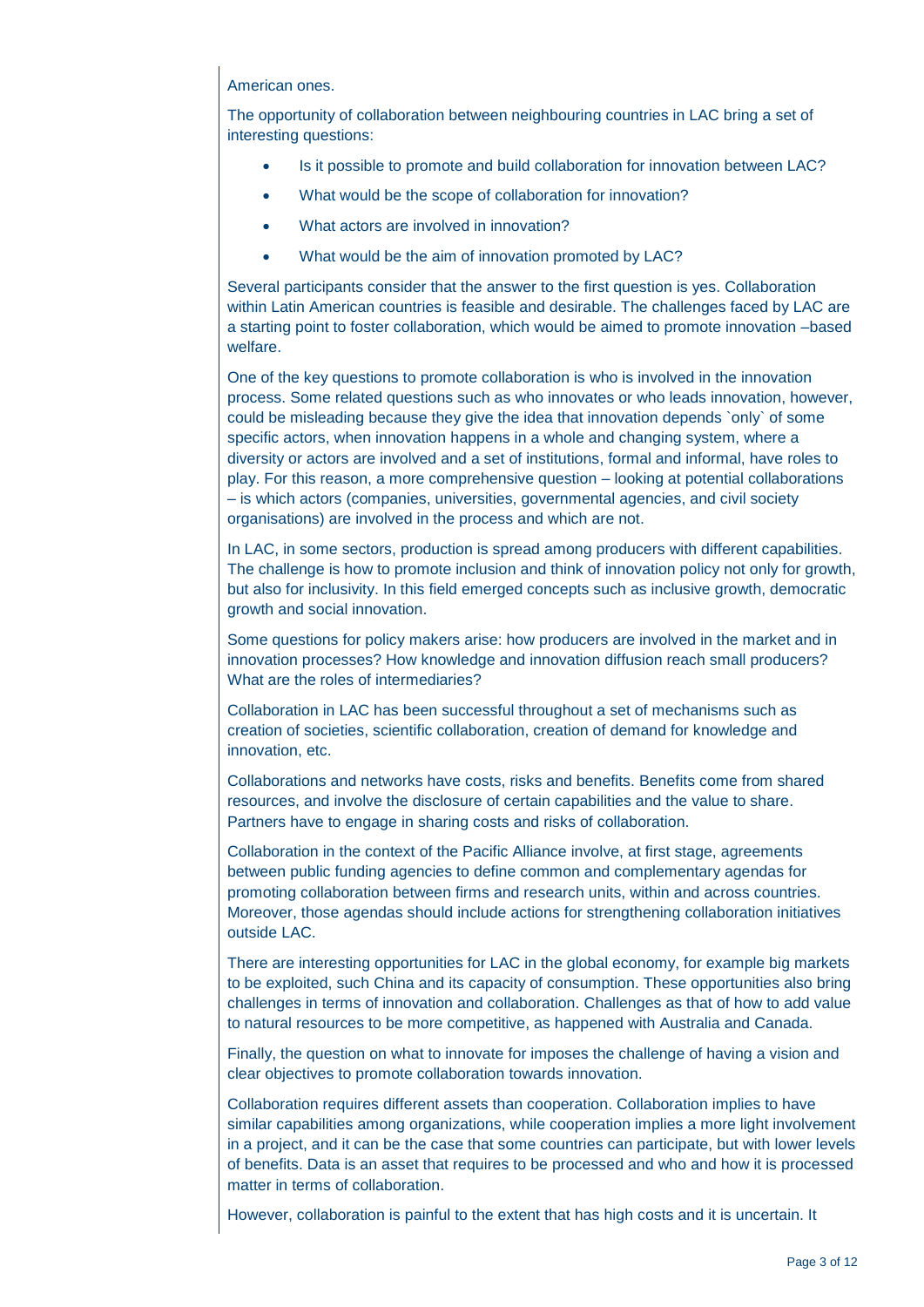implies to build trust in issues as obvious as being on time. Governance collaboration involves maintaining all participants with the same information. It needs commitment and sometimes it is difficult to maintain such commitment. Also, political cycles affect the stability of participants, so it is difficult to follow up the initiatives since actors change frequently.

## **Collaboration frameworks**

Collaboration should be promoted at different levels and for all actors of the systems of innovation. Collaboration between public agencies is essential to learn from mistakes and success. Sharing failures and good experiences would be useful for making decisions in LAC and for policy- making design and implementation.

One step ahead in collaboration within LAC would be to implement co-funding mechanisms or programs between LAC to promote innovation throughout collaboration between firms and other actors.

Collaboration depends on three aspects: innovation policy framework (developed countries experiences are difficult to implement in LAC), innovation problems (focus on collaborative initiatives) and assets (what is going to be shared by each partner)

Collaboration for innovation needs policy coherence. LAC face several economic and social problems and have several competing policies (innovation, health, education, etc.) which create space for a complex policy mix.

Funding collaboration sometimes is embedded in a divided model of investment, where fund for science and technology are allocated separately from funds for innovation. In a comprehensive approach, LAC should think of a more integrated model of funding collaboration.

## **Building and implementing collaboration**

Communication and engagement are important factors for successful collaboration because they allow partners to have a mutual understanding of their needs and expectations. Intermediaries can play an essential role in identifying characteristics, levels of engagement, needs and expectations of all the involved actors as well as building bridges between them.

Collaboration and networks are about people. They are built based on personal relationships and trust. It is a challenge in countries where the turnover of staff in institutions and firms is high, affecting communication with partners and other decision makers (superiors and politicians)

Because collaborative projects need time to work and success, trust and faith become the core parts of collaboration. Sometimes people loose motivation because of delays in getting results, but they keep working because they know that collaboration is a building process. Their main focus in not money or funding, but value and benefits.

There are two key complementary mechanisms for improving the implementation of collaborative initiatives: to anticipate possible problems and solutions and to promote constant dialogue between partners.

In the implementation part of a collaborative initiative, the presence of third party would be fundamental because partners need an impartial, fresh and critical view about the progress of the relationship, its failures and success.

## **Funding innovation partnerships**

The aim of funding collaborative initiatives for promoting innovation is the creation of mutual value between partners. UK has several mechanisms for promoting collaboration with LAC, but funding is not the only asset UK can offer. It also have institutions highly experienced in linking actors and building partnerships between firms, companies, public agencies,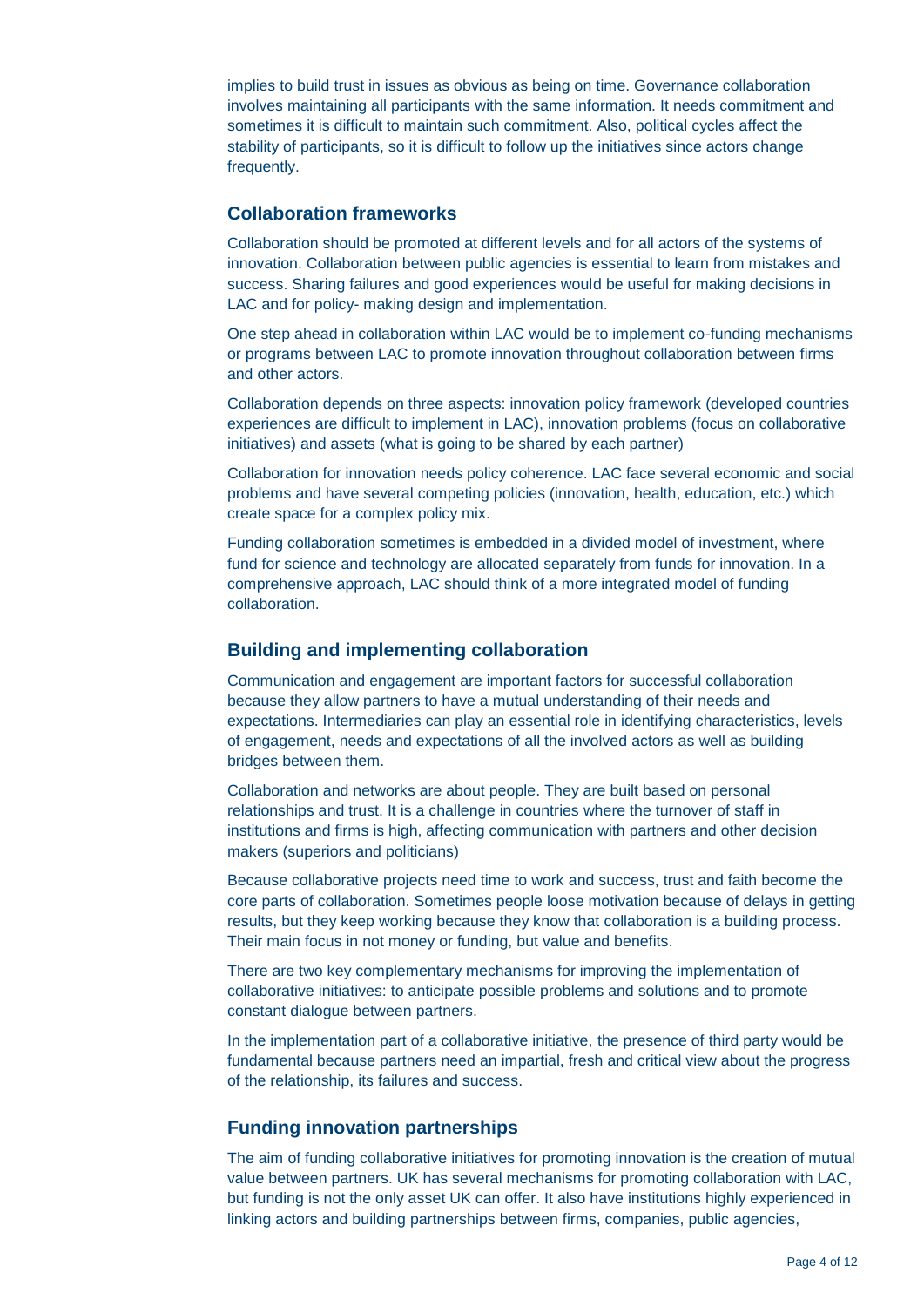financial sectors, and other relevant partners. Another way to discuss the value is to involve actors with different interests and marginal benefits, such as the large investment in a satellite that could be use by farmers at a very low cost to make decisions.

The second aim of promoting collaboration is the creation of conscious engagement in collaborative projects, which means the awareness of sharing risk and benefits. Collaboration means threads and incentives, which are determined by the environment, rules, labour market, flexibility, etc.

Third, funding collaboration implies the building of relationships based on trust and previous experience. This approach means investing without knowing the results or outcomes of the project in advance.

A fourth aim of funding collaboration initiatives, when universities are involved, is funding research with potential impact on society and the economy. Asking for results of research and development is important because public concern on how effective is the investment on these activities is rising progressively.

Mechanisms used to achieve this last objective is to connect universities with industry and other relevant actors, while the target population is formed by groups of researchers of different universities or research institutions and firms.

One of the challenges for collaboration with LAC is the synchronization of strategies of diverse government partners, in order to make opportunities of funding more feasible. For achieving this objective more coordination is needed.

Some of the institutions that finance R&D activities prefer to have only single countries rather than several countries.

When considering assets for collaboration, partners should bear in mind that LAC have built their strengths in some field of research and economic sectors (for instance, biodiversity, natural resources, etc.). One question in this context is whether some fields are more suitable for collaboration and innovation than others.

Allocation of funding is based on a set of criteria, highlighting research productivity, degree of engagement, potential success, etc. Moreover, some mechanisms of following up are executed in order to build solid partnerships.

### **Innovation in emerging markets**

Several factors have to be taken into account when trying to set collaboration in emerging markets, as well as when designing and implementing schemes to promote collaboration and innovation. These factors can be gathered in three main trends:

Cultural context, which include among other aspects:

- Language structure and modes of communication
- Levels of sophistication, intellectual property regulations and institutional framework
- Proper power balance between partners in collaborative relationships

Connection in different levels and with several partners:

- Connection inside the company, to create synergies between departments and staff.
- Connection outside firms and market, which means an open innovation strategy. This approach have a broad reach of possible partners, including suppliers, financial market/investors, universities, and users (co-creation and co-learning). It also includes international connections with other firms, research institutions, intermediaries, etc.

Conditions of countries and the whole region. Stability plays a fundamental role in this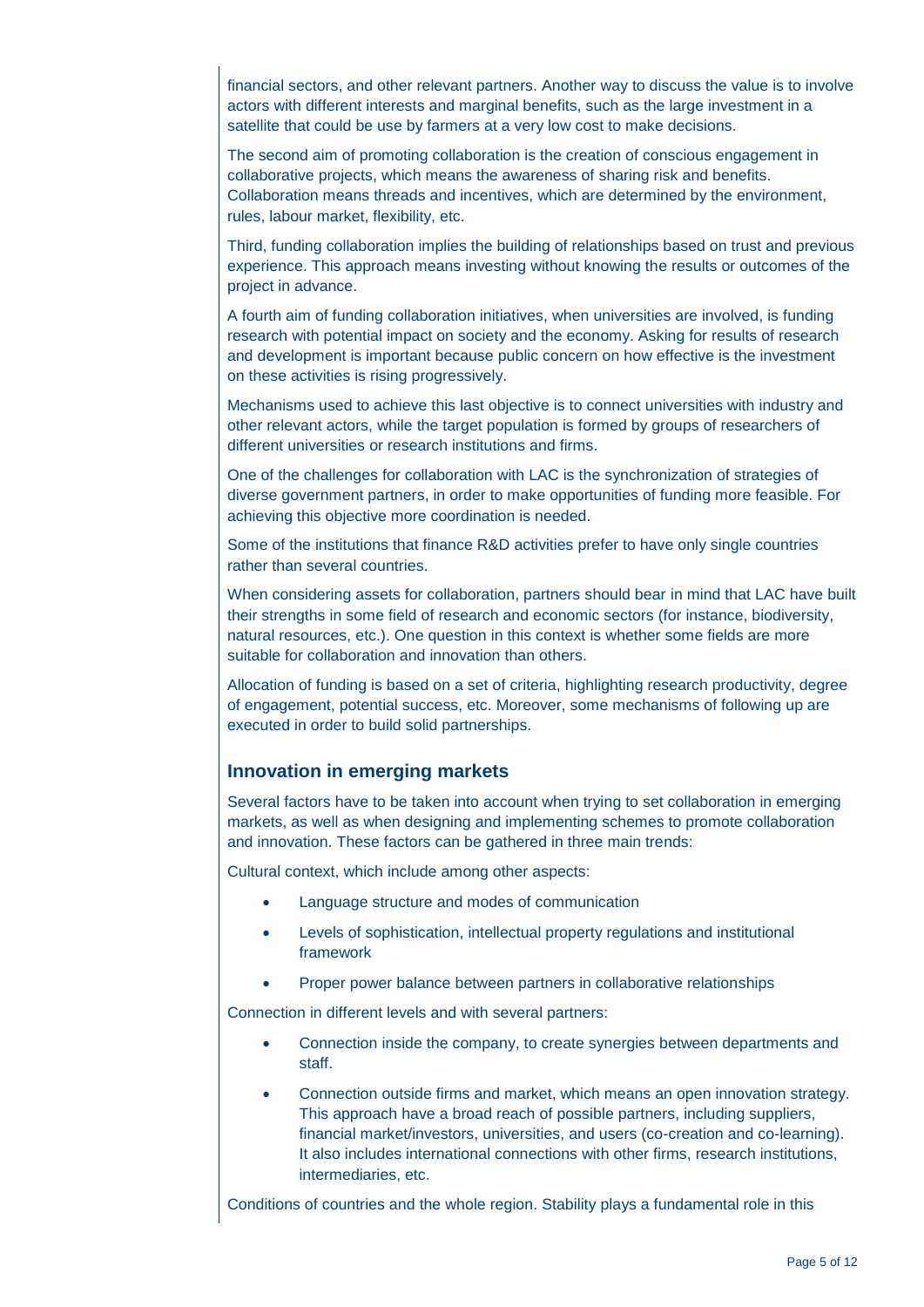respect because it impacts on the quality of collaboration projects and the probability of achieving the expected outcomes.

The better partners manage these factors, the higher the probability of success in establishing collaboration and the more sustainable a partnership becomes. Cultural context, types and levels of connections as well as conditions of the country matter.

Taking into consideration such factors, the following essential questions are: what do LAC look for when engaging in collaboration within and outside Latin America? What do potential partners of LAC should be aware of? Even though there is no a magic response, some ideas emerge:

- First at all, actors in Latin American national systems of innovation are not interested in passive roles in collaboration initiatives. Partners are not expected to teach LAC actors how to do things or what the "right" way is. The approach for collaboration is one of a process of learning, and better to say, a process of colearning between partners.
- Given the risks and uncertainty present in innovation projects and collaborations in this field, partners should search for collaborative initiatives that imply capacity building processes rather than only innovation specific outcomes.

To this point, measures of successful collaborations become a key factor for evaluating progress and building sustainable partnerships.

 Partners should consider that innovation outcomes from collaboration are not always feasible in the short term. Building trust and engagement needs time.

The main projects or ideas for collaboration between UK and LAC, with support from the Foreign & Commonwealth Office, The Newton Fund, the British Council, Innovation UK, Nesta, and Governments from LAC, are:

- Development of an International Innovation Node for building capacities.
- Creation of a platform of Soft Landing Signposts
- Development of an Anchor Chain Competition for fostering competitive sectors.
- Promoting transpacific technology transfer and collaborative R&D program.
- A programme of sharing lessons from the experience of Mexico in promoting technology transfer and building capacity for technology management with collaboration of the University of California Davis.
- Development of a Transpacific Challenge, based in a common sector for the Pacific Alliance countries (food sector, for instance).

## **Pavel Corilloclla Terbullino Edwin Cristancho-Pinilla**

University of Sussex | July 2017

Wilton Park reports are brief summaries of the main points and conclusions of a conference. The reports reflect rapporteurs' personal interpretations of the proceedings – as such they do not constitute any institutional policy of Wilton Park nor do they necessarily represent the views of the rapporteur.

Should you wish to read other Wilton Park reports, or participate in upcoming Wilton Park conferences, please consult our website [www.wiltonpark.org.uk](http://www.wiltonpark.org.uk/)

To receive our e-newsletter and latest updates on conferences subscribe to <https://www.wiltonpark.org.uk/newsletter/>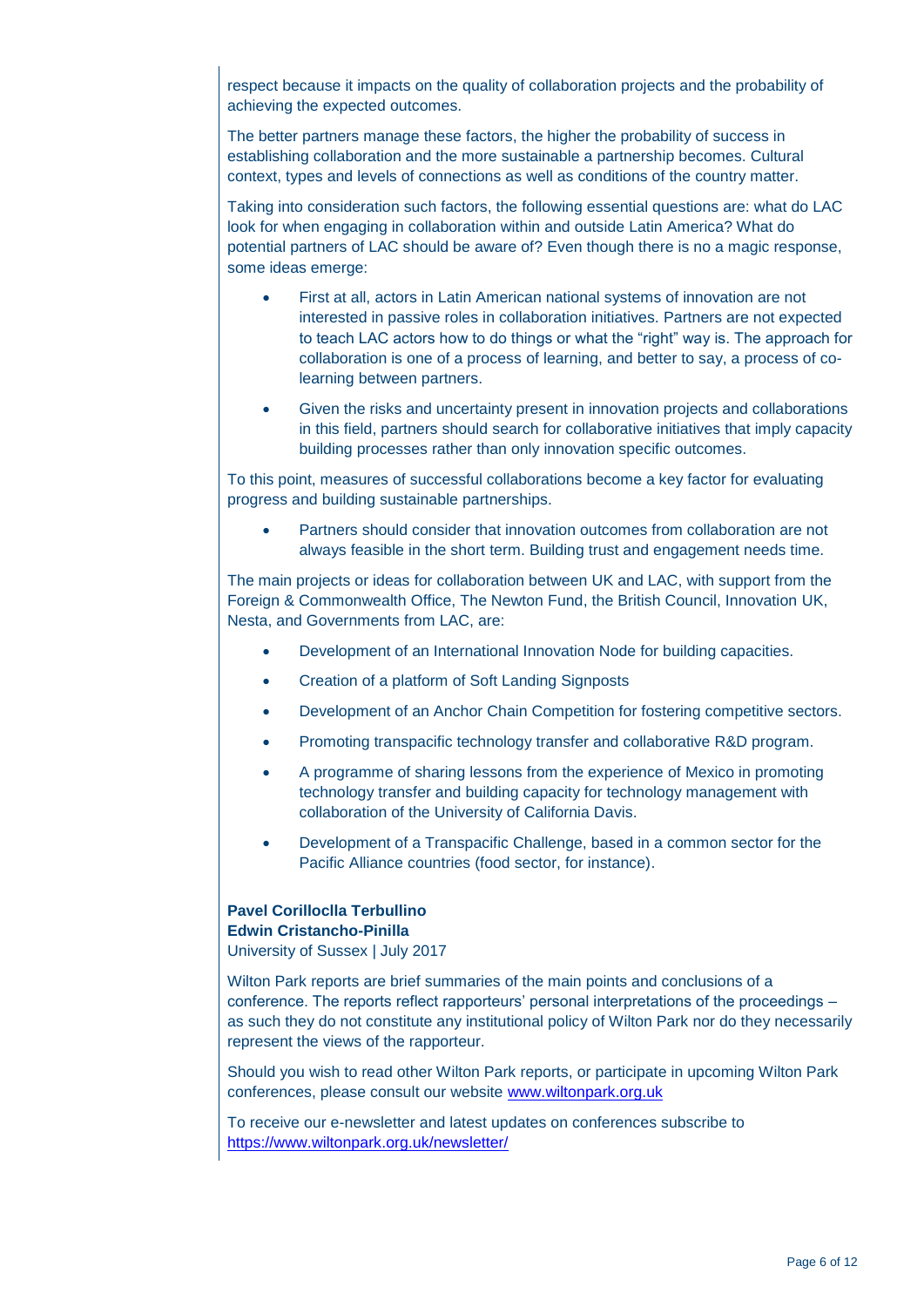## **Appendix 1: The Innovation Group within the Pacific Alliance**

The Pacific Alliance is a four country agreement (Chile, Colombia, Peru and Mexico) established in 2011, with the purpose of increasing those countries' competitiveness by the design and promotion of collaborative programmes. There are 19 thematic interest subgroups, one of which is the Innovation Group, which was formed in 2014.

During 2014 and 2015, the Innovation Group worked on a review of member states' levels of innovation. It showed that a weakness was a lack of collaboration among innovation ecosystems. Resulting from the review was the challenge to shape a unique regional innovation ecosystem, learning from Pacific Alliance countries' successes and failures in other areas of developing and implementing public policy. One of the mechanisms put in place was to collaborate with developed countries such as the United Kingdom, through the innovation foundation, Nesta.

The mandates of the Innovation Group are: (i) to implement a public-private innovation agenda for the period 2016-2018, which is supported by the International Development Bank (IDB) and the Private Council of the Pacific Alliance; (ii) to evaluate the development of a Business Accelerator; (iii) to promote the implementation of a network of Angel Investors; and (iv) to support the Digital Subgroup Agenda.

Brazil has the largest and best performing structure of science and technology in Latin America; however, it was felt that there could be more clarity of communication around Brazilian capability to innovate and more information on the level of national expenditure on R&D as percentage of GDP as well as on the intended and actual impact of innovation.

External assessments of Brazilian institutions concluded that Brazil has adequate capacity to create knowledge and formulate public policy, but that policy rarely promotes innovation. Brazil has six decades of public funding for research and knowledge around socioeconomic development: EMBRAPII, the Brazilian Agency for Industrial Research and Innovation was created to bridge the gap between knowledge creation and innovation. EMBRAPII follows the examples of other institutions that have been created to boost innovation and are funded with own resources (40%), by private firms (33%) and by universities and research centres (25%). At present, there are 110 private companies working with EMBRAPII on a range of innovation projects.

Other countries such as Panama have experience of collaboration with the United States and with other national partners in Central America. Current areas of research collaboration include tropical diseases and biodiversity studies.

## **Appendix 2: Regional reports on collaboration in and across Latin American countries (LAC)**

### **Collaboration experience and perspectives**

There is not conclusive evidence about collaboration between Latin American Countries, LAC. Despite positive experiences of collaboration between Latin American Countries and between them and other countries and regions, one of the most challenging factors is the perception that Latin America is a homogeneous group. There exist several differences between countries, in fields such as culture, economic structure, degree of development and political systems. Those are some of the reasons that make difficult to have large collaborative programs that cover all the countries.

Even though those differences cannot be denied, the presence of commonalities cannot be neglected neither. Latin American Countries (LAC) face similar challenges for achieving better economic performance and social development, while economic and social problems compete among them for attention in a context of budget restriction and complex policy processes. The awareness of such commonalities is essential for collaboration and the building of strategic partnerships.

Every country has a particular context and problematic. For example, Colombia is considering increasing private investment in science and technology. The public investment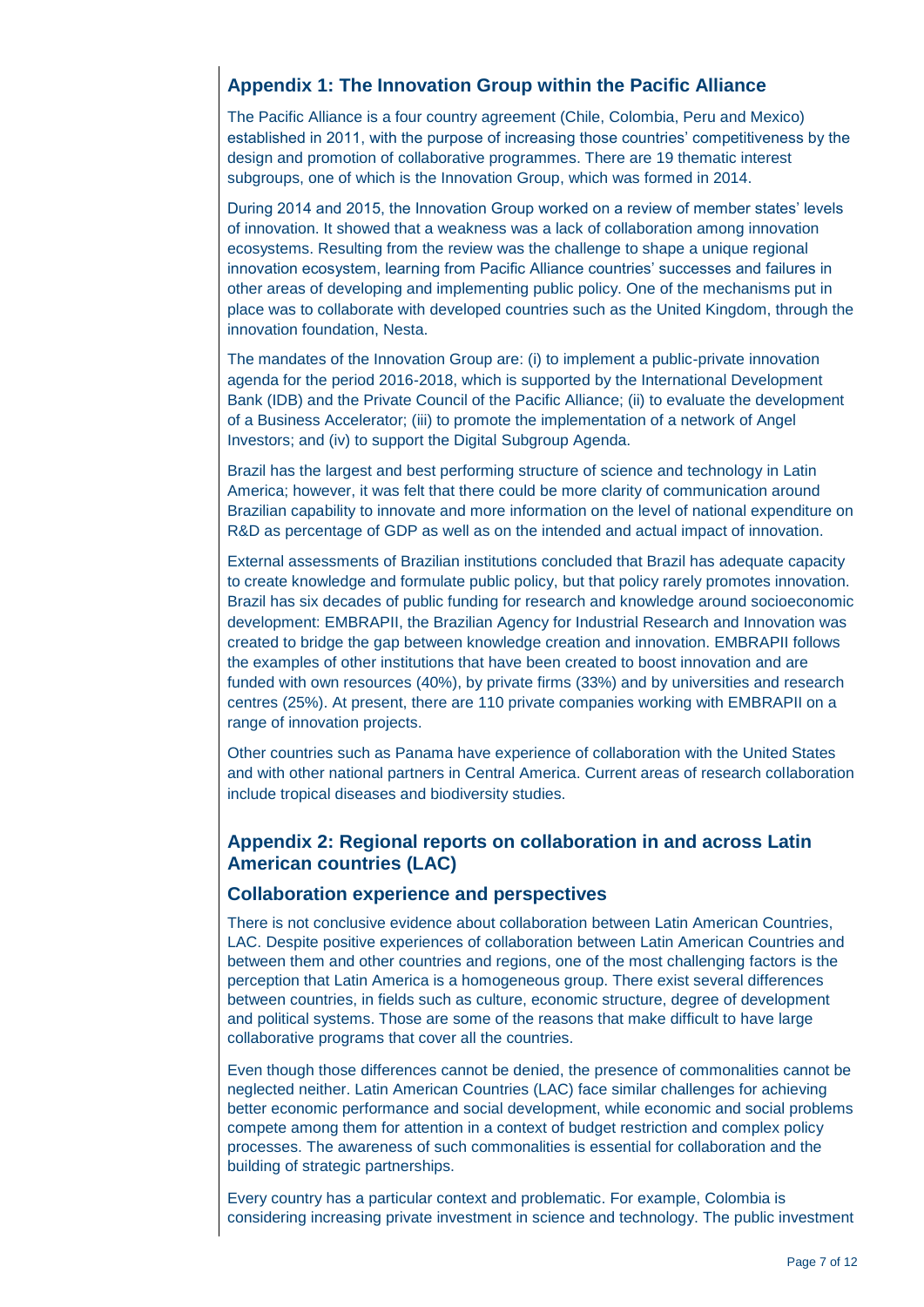in science and technology is based on royalties. Some consider that Colombia is concerned in the low prices of raw materials (which are not possible to govern by a single country), rather than in transformative innovation. Despite the interest for increasing productivity, Colombia recognizes that it is necessary to balance productivity and social problems. There are gaps in productivity between large and small and medium enterprises, which need to be considered. The public Government budget focuses in social problems and defence, rather than in topics of innovation. Colombia has biodiversity.

Latin American countries have experience in collaboration with developed countries such as South Korea, Singapore, the United States and countries in Europe. Some consider that the collaboration with developed countries is easier than with other countries of the region to the extent that there is confidence in the experience that developed countries have in the innovation policy making. However, some are sceptical about the real chances to apply what is learnt from developed countries given the differences in terms of context, (it is not possible to replicate what is learnt from a country like the UK) and that the experience has been quite limited because the expectations have been larger than the outputs and it create a feeling of disappointment. A solution to such situation is to engage in collaborative programs in which it is not expected to give a recipe to solve a problem, but to learn together, both the UK and countries in Latin America. However other participants recognize that countries in Latin America should make more efforts to increase the links between Latin American countries and learn from their experiences. Collaboration for innovation not always is linked to economic payoffs because partners have several motivations to engage in collaboration, such as co-learning and co-creation.

Some countries (from Asia for instance) have experienced a rapid process of catching-up, however, factors that surrounded those phenomena, such as labour resources, political systems and culture, played a determinant role in that process. It is important to see those experiences, while being aware that conditions in those countries are not and probably will not present in LAC.

International collaboration is not a requirement for making policy, but some consider that it helps to achieve some goals and to improve the social perception. Also, in the case of researchers who have the experience of working outside the country when they go back to their countries tend to be more effective.

Collaboration between countries is seen as positive in two ways. First, everybody has a different perspective to solve problems, and it is expected that others would provide feedback to one's perspective in order to improve such perspective. Thus, the political preposition in science and technology protocols is that more robust perspectives can be achieved in the long term. Second, a very pragmatic perspective is that products done in a collaborative way have a larger impact than those products that have been developed individually. One example of this is the number of citations in articles written under collaborative projects, which it is said that have large number of citations than those articles written for a single actor or institution.

It is not clear how to interpret the Brexit in terms of collaboration of the United Kingdom, UK, with other countries. Some consider that it is a positive situation to the extent that the UK decided to make distance from Europe, which imply that the UK needs to find other partners for collaboration in Latin America. This means that the UK can benefit from the initiative of the Pacific Alliance. Other consider that Brexit is a political message for not allowing sharing money with other countries and, instead, to spend the money inside the country.

Language is a difficult issue because it should not be necessarily English. Some consider that England has failed to encourage other languages to be spoken and used.

Patents and other forms of excluding the use of knowledge are considered barriers to collaboration. While some countries would prefer to have such forms, other countries do not. Also, the experience and perspectives that countries have restrict the interest of having collaborative projects that include such forms.

Some Latin American countries consider that they are doing very good to the extent that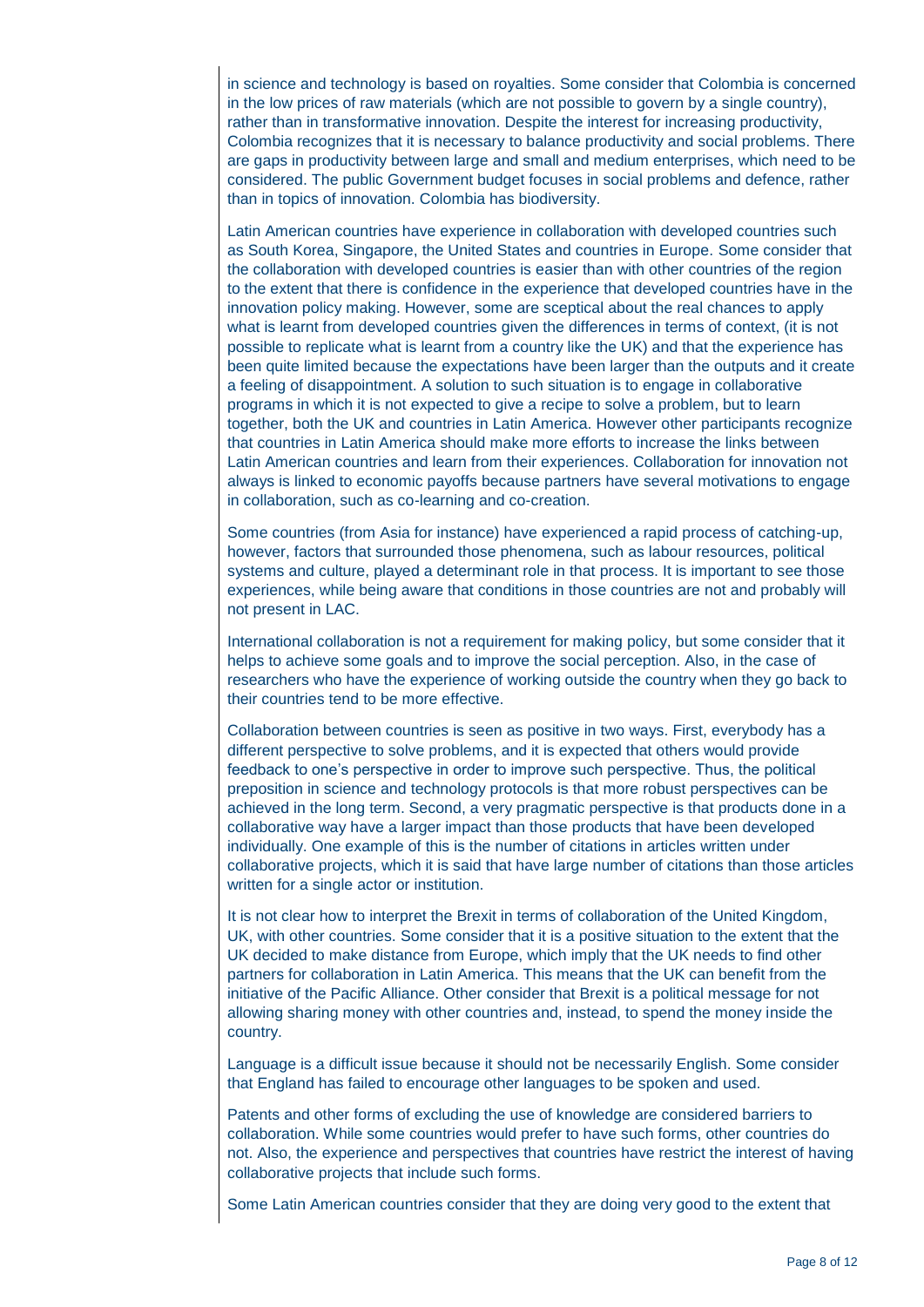they have maintained institutions for several decades, have learnt by mistakes from the past, now are ready to do things well and to disseminate their experience and knowledge.

#### **Collaboration in the Pacific Alliance**

Exports of the four countries are highly dependent on natural resources (i.e. oil, coal, copper) and the expectation is to change such situation. Despite the four countries have a quite similar export profile and other cultural commonalities (i.e. primary dependence of natural resources and Spanish-speaking countries); Mexico has what is considered better performance in manufacturing and services. Investment in R&D as a percentage of GDP has been constant between 0.08% and 0.54%, which for some is considered very low. Mexico has the highest percentage, then Chile, Colombia and Peru. Commonalities and differences need to be considered when programmes are proposed.

#### **Areas of interest**

A discussion was proposed about what the scope of the collaboration should be. Food (agriculture) and energy are important issues that share the four countries and require collaborative projects. In those areas in which there is not enough experience, the decision is to look for experts and funding opportunities.

There is not an R&D group in the Pacific Alliance. This could mean that it is necessary to create a new group or that the Innovation group includes R&D issues. The logic behind is that while the R&D extend the knowledge, the entrepreneurship is the way to transform the knowledge into innovation. Entrepreneurs need contacts to achieve their goals.

Despite countries have multiple priorities, the Innovation group challenges are (i) to have the commitment of the members for working together, (ii) to find the value of working on innovation and (iii) to find the way in which each country can contribute to the agenda. The contribution occurs at the level of projects and institutions.

#### **Report by country about proposals**

This group does not have budget, so its activities are based on the capabilities of people and their institutions. The activities implementation has a person in charge in institutions such as PromPerú (Perú), Ministerio de Comercio, Industria y Turismo (Colombia), Secretaría de Economía (México) and Ministerio de Economía, Fomento y Turismo (Chile).

The mandate of the innovation group of the Pacific Alliance includes preparing proposals in topics related to innovation in which the countries are interested.

Currently countries of the Pacific Alliance have been working in collaborative projects with partners from UK, co-funded by PA and UK governments. Those projects are:

- Mexico. The proposal includes: (i) to elaborate an ethnographic analysis of what people think about innovation and the goal is to have a history about what people think rather than to prepare a report; and (ii) to identify actors of a network around health sector (medical devices),in order to create links with a virtual platform.
- Chile. It is to gain recognition or reputation for the technical students. The idea is to create innovation projects with those students and to recognize their developments. The awards are to accelerate the project to improve the soft skills for innovation. Mexico offers evaluators from venture capital, or other companies with experience in this topic. Conacyt has a thematic network between research institutions and academia, which could provide such support.
- Peru. The proposal is a technology transfer method to improve the linkage between universities and the private sector. The methodology proposed is a focus group and methodology to improve collaboration between both parties. Chile proposes to Peru the experience of Conacyt and Corfo.
- Colombia. The proposal is to foster the technology transfer offices. The idea is to learn from Chile and Peru which could have a large experience about it. The idea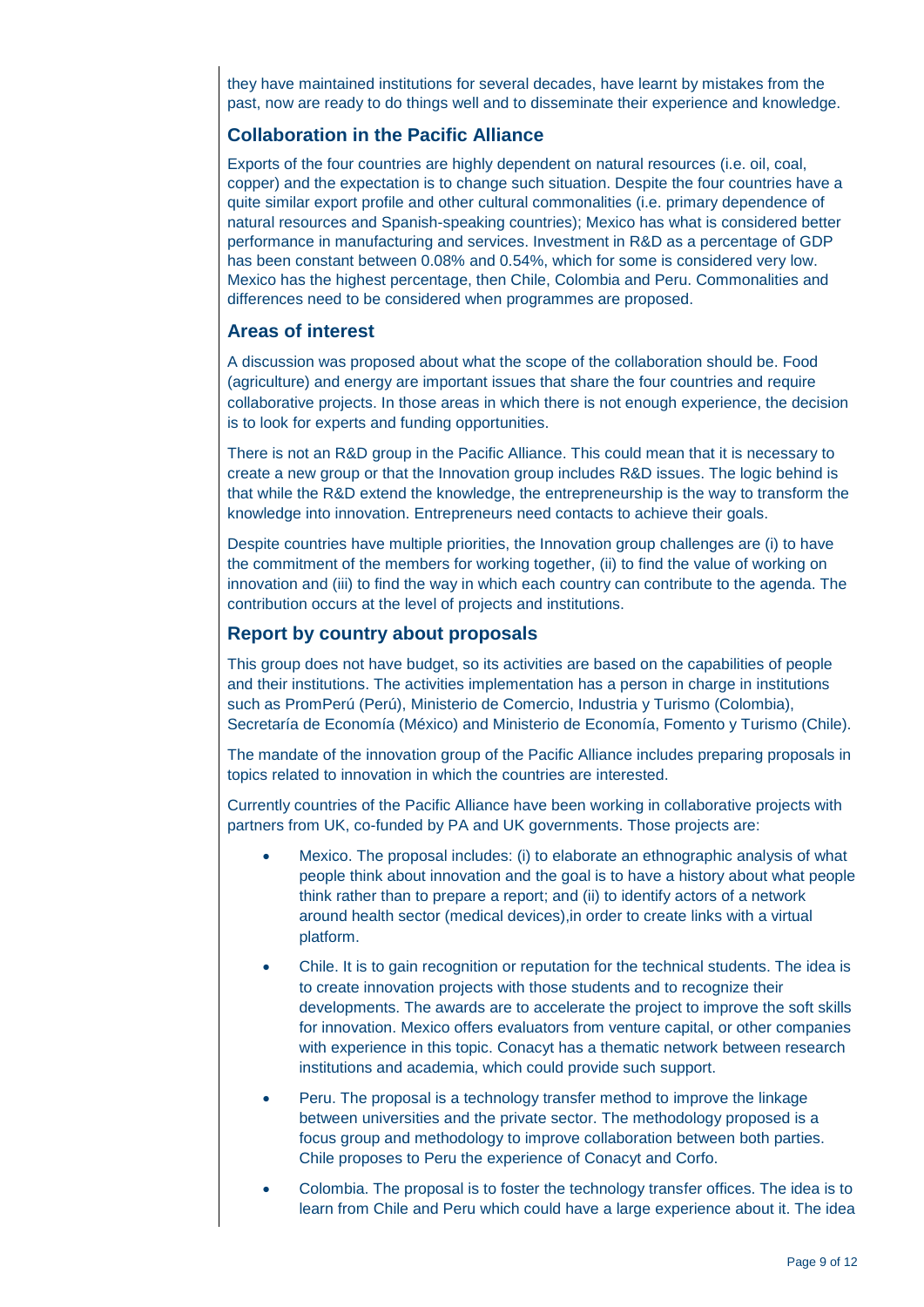is to have a pilot around white protein (pork and chicken). The technology transfer offices have received training and perhaps are necessary to focus in particular technologies. In Colombia it is not clear what is necessary, so a survey will be done

Mexico offers the experience in technology transfer that is supported by the National Science Foundation and that will happen in April 2017, and the country only needs to cover the costs of transport since Mexico is supporting with the rest of the costs. The topic is in manufacturing and not in white protein. Mexico has a large experience on technology transfer with University of California – Davis, from the United States. Mexico proposes to transfer the learning with other countries of the Pacific Alliance.

Chile has done very well in the innovation indicators of the World Economic Forum among the groups of the Pacific Alliance. One of the aspects in which Chile highlights have improved is in sophistication and they explain such improvement by the role of the Government. They suggest that collaborative projects among Latin America countries could increase the critical mass to obtain a large sophisticated product. Example. Airbus.

One of the interests of collaboration is the funding arrangements between government and Universities. Some consider that the long term planning should be the role of the government, but it implies a new arrangement in the funding arrangements. The University has difficulties to reach the goals proposed in the long term based on the figure of projects because the time for submitting proposals and developing the products is restricted to few years. Funding arrangements restrict the chances for achieving goals in the long term, and solving a problem (three years versus what should be more suitable 10 years). The funding arrangements have derived in tension between universities and government.

A new programme in Colombia is to enhance the collaboration between universities and companies. Three public agencies are working in this programme, called *Scientific Colombia*. One of the compounds is to improve quality of high education, at the level of Master, and PhD. The second compound is the scientific ecosystem that allows the linkages between international universities and local universities. It is an experiment. It is expected to work with a loan from the World Bank.

## **Collaborative proposals in LACs: building networks of exchange**

In LAC building networks and collaborations has been a big challenge for agencies, universities, firms and other participants of systems of innovation. Some causes can be mentioned:

- Scientific collaboration has been fragmented, with narrow approaches and high concentration of research excellence in large universities.
- Science is deemed as a public good, with a high participation of public universities, disperse efforts and concentration in some specific fields (interdisciplinary research neglected).
- Universities are not often engaged in collaborative projects with firms. Universities have not good mechanisms for protecting their research results, while academics prefer to collaborate between them rather than with firms.
- Collaboration between academics is easier than collaboration between firms because the latter have different incentives and timeframes than the former. When firms are involved in innovative activities they usually collaborate with their providers and users instead of universities.
- Collaboration has been seen as a painful, high risky, time consuming, and uncertain activity. There is neither common understanding of needs nor alignment of expectations.
- Firms are perceived as expecting short-term results from collaboration.

However, LAC is also a continent with common problems and opportunities, with high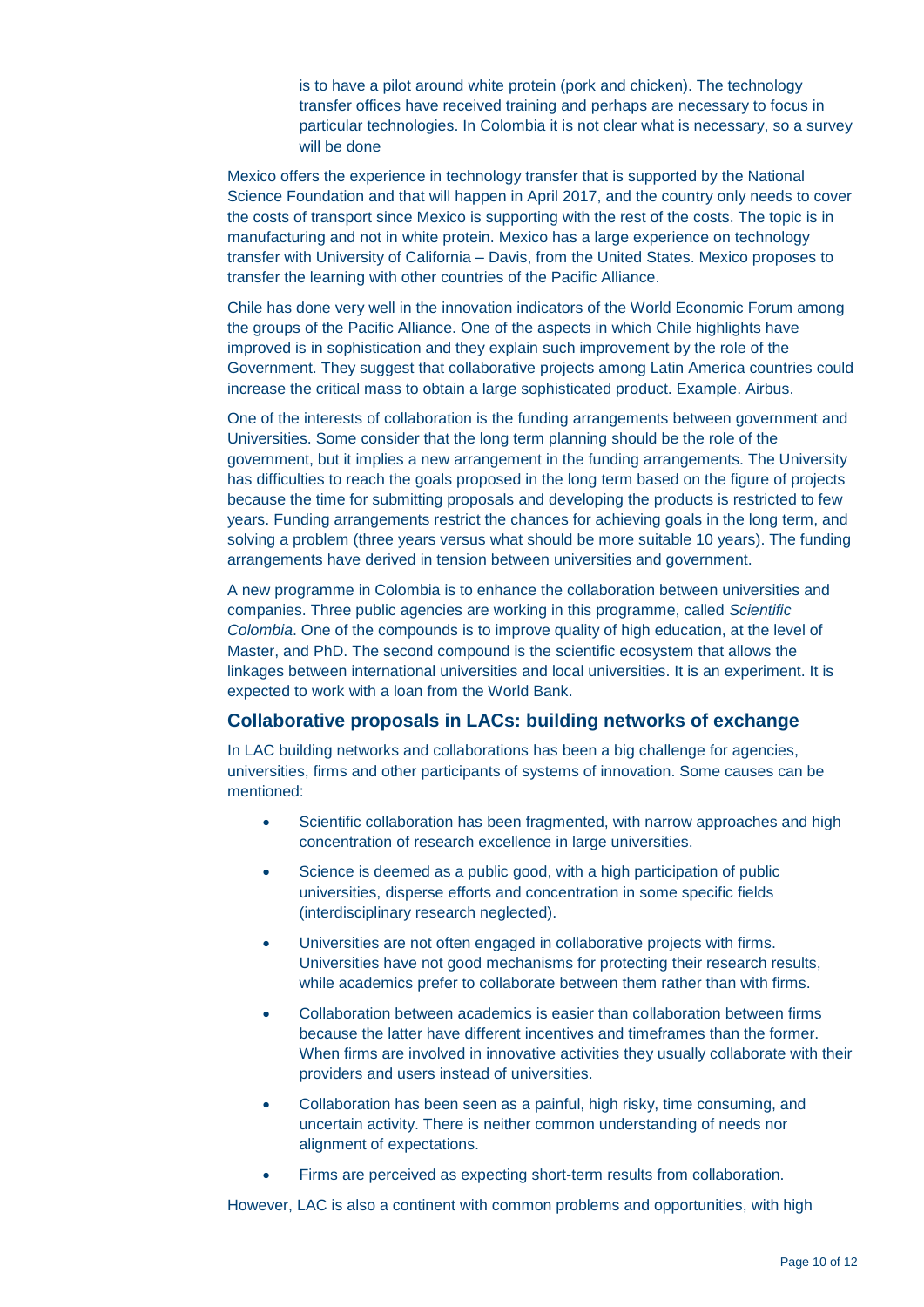quality science and open to collaborate with other regions. Many countries have experienced some decades of continue growing and policies of open market after a period of protectionist policies. This new context has created a culture of competition and openness for businesses as well as a space for collaboration, within the region and between Latin America and other countries and regions.

People in LAC are eager to communicate with each other and become engaged in collaborative initiatives. An important characteristic in Latin America is actors' awareness of the necessity of collaborating with their neighbours and with other countries.

Addressing these drawbacks and opportunities, there is a need for a new model of promoting innovation and building networks. The main characteristics of and aspect for this new model are:

- To have a wider approach about the range of actors involved in innovation processes. It means to have a systemic approach, considering companies, universities, research institutions, investors, the third sector (NGOs), agencies and their interactions.
- To rethink the missions of higher education systems (universities, but not exclusively) to promote a comprehensive approach, in which universities collaborate with international universities in forming human resources and implementing postgraduates programs. An approach to have universities collaborating with firms and other actors to solve local, national, and regional problems. Universities exercising their third mission of entrepreneurship, commercialization and technology transfer.
- Mechanisms for bridging demand for knowledge and technology with the offer side, by investing in physical and virtual infrastructure (public financial support) and investing in activities of processing information and diffusion of knowledge (international courses for student of different countries for instance).
- Promotion of collaboration beyond commercial outcomes, by promoting and funding mobility of talents inside LAC and with international partners, as well as programs for building capabilities for innovation. Sometimes international collaboration can help improve performance of small or poor quality universities, especially in weak systems of innovation.
- The scale of promoting schemes matters. LAC needs "bigger and faster boats" for collaboration and innovation. In the same sense, faster movements need new and more accurate measures.
- International collaboration between LAC and with other countries should rest on common challenges, such as reaching bigger markets, increasing budget for innovative activities, getting gains in productivity, and increasing the quality of research in universities and public laboratories.
- Networks should be built at different levels and promoted in both directions topdown and bottom-up:
	- Personal links and trust between people are the essence of networks and collaboration
	- Institutional links for innovation, for getting commitment at different levels inside them.

Focus on promoting collaboration between firms and networks for innovation, inside and outside LAC, for pre-competitive projects and open innovation initiatives. Instruments and initiatives in this field should be addressed to create a propitious environment for innovation throughout:

- Public-private collaboration
- Networks of business accelerators